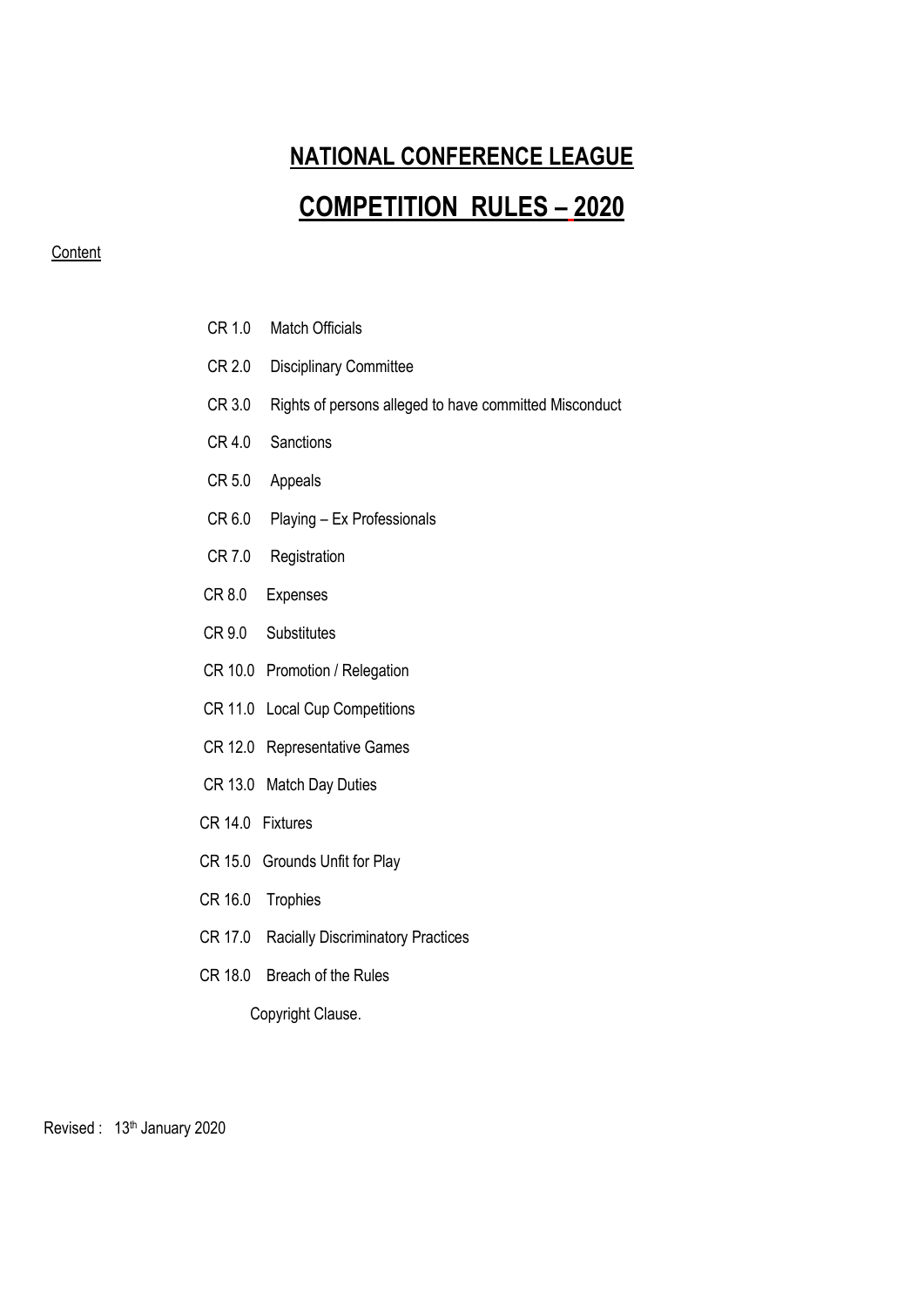#### **CR 1.0 Match Officials**

- CR 1.1 No person other than the appointed Match Officials, Club Secretary, or in his absence, an authorised representative may enter the Match Official's dressing room either for the period beginning 30 minutes prior to and 30 minutes after the game's conclusion. Unauthorised entry shall be deemed as misconduct and the persons concerned dealt with accordingly.
- CR 1.2 Where a Match Official has cause to submit report an alleged on/off field incident to include a brawl abuse from club officials or other offences for which a red card is not issued as a clear definition of action taken at the time, then the Match Official, for the avoidance of doubt and as clarification, is obliged to advise the offending parties concerned prior to leaving the ground that a full report of an alleged offence is to be submitted to the League.
- CR 1.3 The Home Club responsible for the actions of all spectators is also required to take all reasonable precautions necessary to avoid threats/abuse and/or assaults upon Match Officials before during or at the conclusion of games under the auspices of this League. Spectators must not (and each club must use its best endeavours to ensure that spectators do not) behave in an unruly/unlawful/disorderly fashion nor in any manner which in the opinion of the League's Management Committee is prejudicial to the game and amounts to improper misconduct.
- CR 1.4 Clubs must ensure that Match Officials are given the full name of any dismissed player (or other person/s alleged to have committed a misconduct offence). They must at all times assist the Match Official in identifying any person, Official or Spectator of whom the Match Official and /or League has cause to enquire.
- CR 1.5 A full report containing the details of any alleged misconduct (whether by a Player Club Official or other person) must be lodged by email with the Competition Administrator by the Match Official inside 48 hours of the game's conclusion. The Match Official is also obliged to record by hand on the Official Match Day Team Sheet the names of Players dismissed or temporarily dismissed from the field (sin bin) and the nature of the offence committed. It shall be the sole responsibility of the Competition Administrator to forward directly to the Offending Clubs concerned reports of on/off field alleged misconduct received from and by Match Officials and or if appropriate other independent/authoritative sources.
- CR 1.5.1 A club which does not receive such a report by 5pm on the third working day following the game date on which an alleged offence has been committed must contact the Competition Administrator immediately. The failure of a Match Official to submit directly to the Competition Administrator by email before 12noon on the third working day a full report of alleged misconduct against a player club official or other persons cited may result in a case being dismissed unless, because of unusual, unavoidable or previously unforeseen circumstances, the League's Discipline Chair or Competition Administrator, in close collaboration, should consider otherwise.
- CR 1.5.2 If cases of alleged misconduct require an additional time period beyond 31 days for a formal investigation to be concluded, then such cases will be adjourned and re-opened before the original time period lapses. A written Minute shall be recorded to confirm such administrative action taken by the League.
- CR 1.6 All hearings in relation to allegations requiring an extended investigation or referral directly to the Rugby Football League Legal and Compliance Department prior to any formal charge being issued shall be opened by the appropriate Discipline/Management Committee within a period of 31 days from the date of the Official Charge Notification being communicated by the League.

# **CR 2.0 Disciplinary Committee**

CR 2.1 The League's Disciplinary Committee shall deal with all matters of misconduct as clearly set out in the National Conference League's Competition Rules.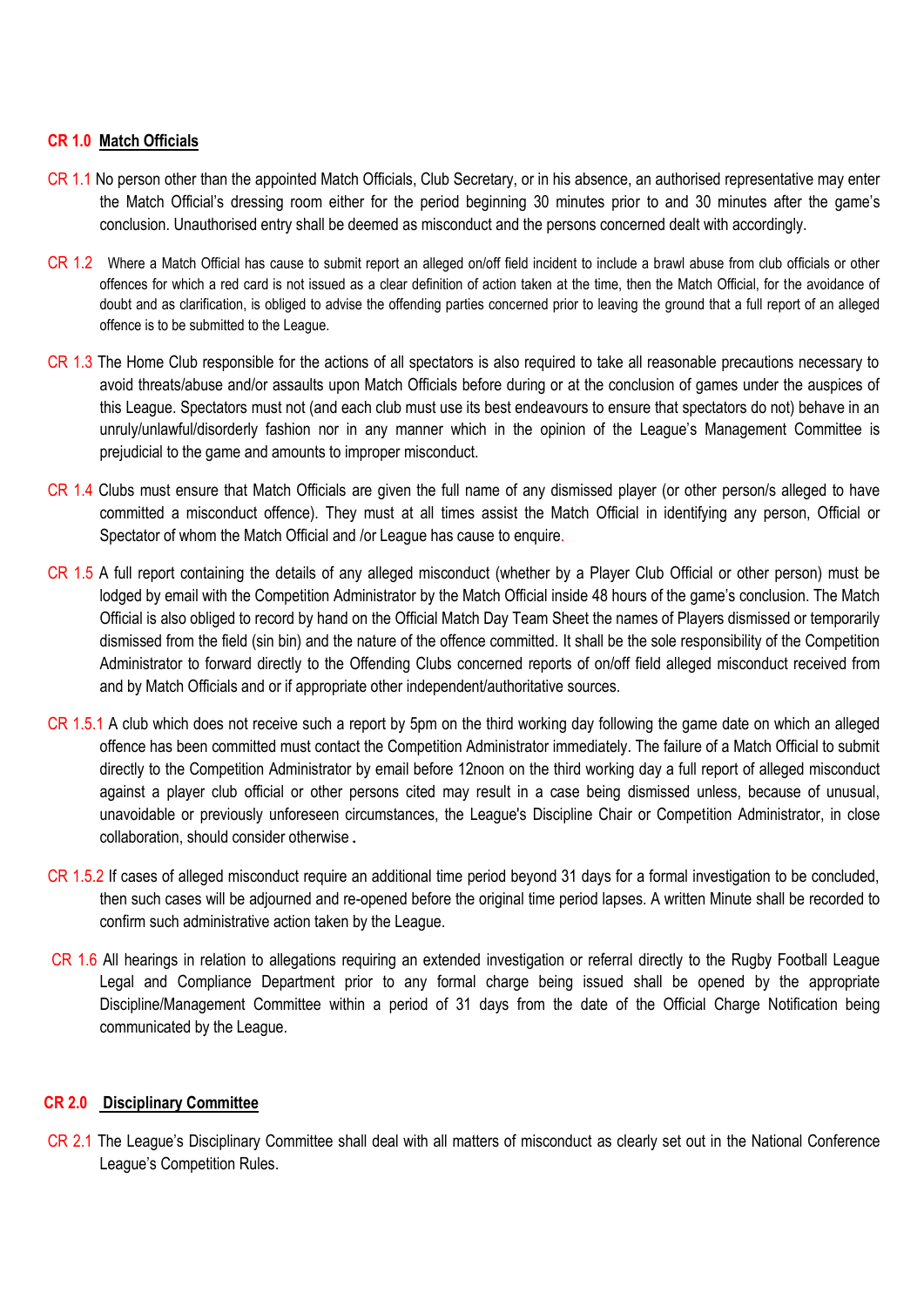- CR 2.2 The League's Management Committee shall, either in whole or part, act as a Disciplinary Committee whose role shall be to adjudicate upon clubs, players and officials or other persons reported to them by Match Officials for alleged misconduct.
- CR 2.3 The League's Disciplinary Committee shall act in accordance with and having adjudicated thoroughly all the evidence presented for scrutiny, apply on a case by case basis the enactments of the Community Game Sentencing Guidelines.
- CR 2.4 The League's Management Committee shall have the power to reprimand, fine expel or suspend any Club, Player, Official or other person found guilty of misconduct. In addition the Management Committee shall have the power to deduct Competition Points from any such club.
- CR 2.5 The Competition Administrator shall record under the Disciplinary Charter a segment of the Minimum Standards Criteria all offences where Clubs, Players Officials or other persons are found guilty of misconduct, the penalties of which to be reviewed periodically by the Management Committee.

# **CR 3.0 Rights of Persons Alleged to Have Committed Misconduct**

- CR 3.1 Any Club, Player Official, or other person alleged to have committed misconduct may in their own defence or mitigation, send a letter, request a personal hearing, submit evidence and/or bring witnesses to the disciplinary hearing, provided that, in relation to personal hearings, they notify by e-mail the Competition Administrator and forward through the club's secretary the requisite personal appearance deposit for receipt within ten days of the alleged offence. In the case of a Club using the BACS "on line" system of payment, written notification indicating the reason for such payment and the reason for doing so, must be confirmed to the Competition Administrator inside ten days from the match date.
- CR 3.2 The submission by a player/club of a good quality DVD or on-line footage of an incident as evidence to support/refute/explain /challenge an allegation of misconduct by a match official must, clearly identify the alleged incident upon which the charge/allegation is based to assist the discipline panel making an adjudication.
- CR 3.2.1 If the footage presented is not of a suitable good quality to enable identification of the relevant aspects of a case brought before the panel, then the discipline panel reserves the right to declare the evidence as inadmissible and in such circumstances the charge of alleged misconduct shall be determined solely on the basis of verbal evidence supplied by the player and/or his representative who may or may not be attending the hearing.
- CR 3.3 The Match Officials may be requested to, attend any such discipline hearing in relation to any alleged misconduct they have reported. The Disciplinary Committee have the power to require the attendance of the reporting/appointed Match Officials at any hearing at which the Discipline Committee are attempting to establish the full facts.

#### CR 3.4 **Early Guilty Plea**:

An Early Guilty Plea may be submitted if a player having been charge/cited with a grade A-C offence and

- who has not been found guilty of any other charge of on field misconduct before the Tribunal, or by submitting a previous Early Guilty Plea, in the12 months preceding the date of the Match in which the alleged Offence took place; and
- who has not been permanently sent from the field in a Match in the 12 months preceding the date of the Match (unless subsequently found not guilty of such an offence).

CR 3.4.1 To activate this clause, a club on behalf of a player cited for alleged misconduct shall:

- Inform the Competition Administrator in writing of his intention to do so before 11.00 am on the Saturday prior to any scheduled hearing. By adopting this route the Discipline Panel shall for the Grade of offence set out apply the lower end of the suspension range.
- Forfeit the right to any hearing. For the avoidance of doubt the right to make an Early Guilty Plea only applies to initial hearings and not to any subsequent appeal hearing.
- For the avoidance of doubt if a Player has previously used an Early Guilty Plea the date from which the 12 month period starts will be the date on which the previous suspension started and not the date on which he entered the Early Guilty Plea.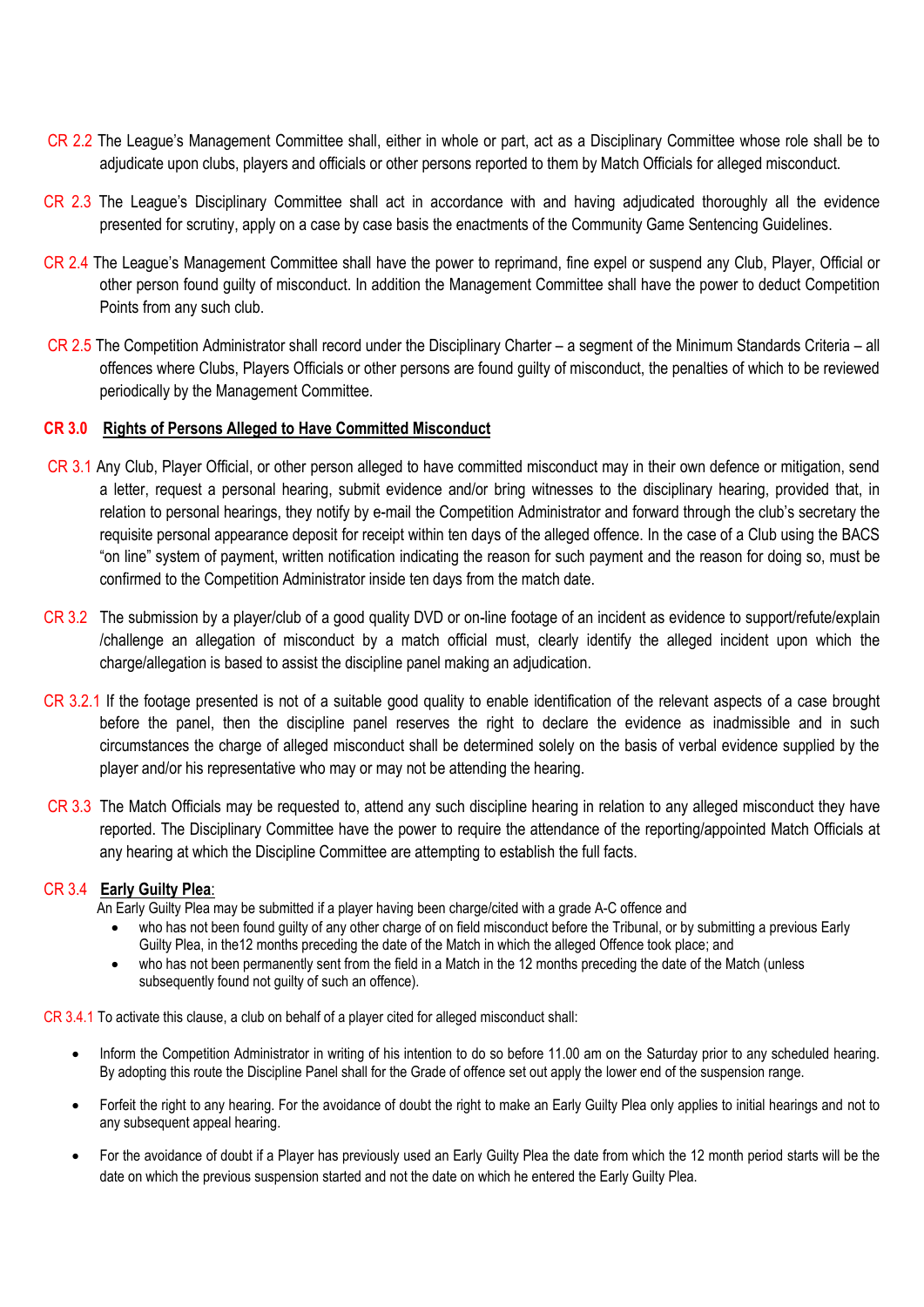# **CR 4.0 Sanctions**

CR 4.1 A suspension imposed on a Player shall If the tariff is less than six matches:

- Commence on the Monday immediately following the disciplinary hearing, unless the Competition Administrator notifies the Club/Player otherwise.
- The Player shall be allowed to resume playing with his recognised Club in the event of an appeal against the original decision – subject to representation having been made at the initial hearing - being lodged to and received by an independent authority.

A suspension imposed on a Player shall If the tariff is six or more matches:

- Commence immediately on the date of imposition by the discipline panel
- The Player shall not be allowed to resume playing with his recognised Club in the event of an appeal against the original decision – subject to representation having been made at the initial hearing - being lodged to and received by an independent authority.
- CR 4.2 A suspended Player is not permitted to play in any game of rugby league nor become involved in any other Match Day activity until the suspension is served and written notification received from the Competition Administrator to that effect. Any Club deemed to have violated this rule will be fined accordingly and the Player shall be suspended for a further period of six matches.
- CR 4.3 A suspension from the game varying from between two and five years shall be imposed on any person found guilty of assaulting Match Official. A review by the full Management Committee shall not proceed until the second "Anniversary Date" upon which the original suspension has lapsed.
- CR 4.4 Serious offences carrying lengthy suspensions to a maximum of five years shall not be reviewed by the full Management Committee until the second "Anniversary Date" upon which the original sanction imposed has lapsed.
- CR 4.5 All fines imposed by the League on Clubs, Officials or Players for whatever reason shall be settled in full within 28 days from the date of imposition. Fines unpaid on 28 days from the date of imposition shall be doubled accordingly and should a further 14 days lapse without payment having been received in full then, in relation to a Club, its fixtures shall be suspended forthwith and, in relation to a Player or Official, they shall be suspended from participating until such a fine is paid.
- CR 4.6 All Disciplinary fines are to be paid to and collected by the Competition Administrator who acts for and on behalf of the League. In the case of a Club using the BACS "on line" system of payment, written notification indicating the reason for such payment and the reason for doing so, must be confirmed to the Competition Administrator inside ten days from the match date.
- CR 4.7 A Club failing without an explanation which satisfies the Management Committee a League, League Play Off or Grand Final Series play-off fixture as scheduled by the Competition Administrator and /or Management Committee shall, in addition to being relegated from its respective division at the conclusion of the playing season, be fined up to £500.
- CR 4.7.1 Pursuant of CR Rule 4.7, the fine imposed shall be issued immediately for settlement in full, which must be completed within 28 days of the actual date of release to the club.
- CR 4.8 The Management Committee shall impose upon that Club the deduction from its current playing record of two League points and in the case of a club having failed a League fixture and completion of its programme, a further £500 shall apply.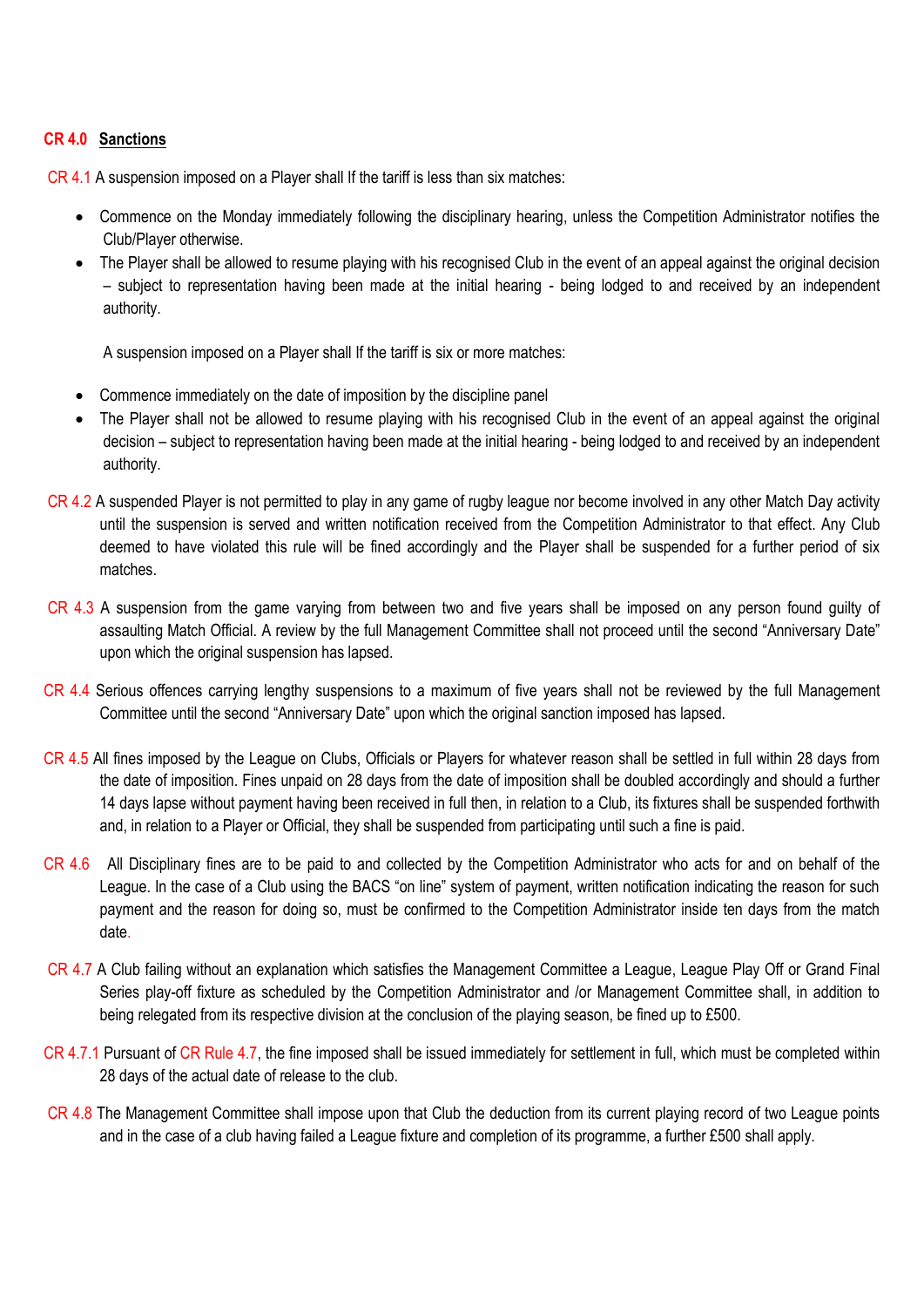- CR 4.8.1 Pursuant of CR 4.8, the fine imposed shall be issued immediately for settlement in full, which must be completed within 28 days from the actual date of release to the club.
- CR 4.8.2 Pursuant of CR Rule 4.7 and 4.8 respectively, the club must return the full amount of any travel subsidy it has been paid by the National Conference League or the RFL within 28 days of receiving notification from the League's Administrator if that club fails to honour its full programme of National Conference League games relating to the season in which it has competed
- CR 4.9 Where the fixture failure applies to a club in the lowest division, that club, in addition to the penalties applied as enumerated in Rule 4.7 shall, at the sole discretion of the Management Committee and taking all contributory factors into consideration, either be expelled from membership or obliged to seek re-selection at the next Annual General Meeting.
- CR 4.10 To secure a mandate for re-selection the defaulting Club must within a specified period designated by the League's Management Committee be proposed and seconded in writing by two Member Clubs from the same division.
- CR 4.11 The issue of re-selection conducted in a closed ballot shall be determined by a simple majority of all Member Clubs present at the meeting and eligible to vote.
- CR4.12 Where the failure impacts on the League Play Off or Grand Final series, the defaulting Club may, in addition, face a net loss from the subsequent season's League programme of up to four match points.
- CR 4.13 A Club found guilty of fielding within its match day squad an Ineligible Player will be fined as appropriate and at the conclusion of the season have two points deducted from its playing record.
- CR 4.14 In the event of a club winning a League game by fielding a player deemed to be ineligible, then the Championship Points accrued from the win shall be forfeited automatically with an additional two Championship Points being deducted from the Club's playing record on conclusion of the season, a defeated team fielding an ineligible player will lose two championship points on conclusion of the season.
- CR 4.15 A Club found guilty of fielding an un-registered player i.e. someone retained on the Club's official listing from the previous season as held by the League but having not confirmed his current registration via signature with that club on or before a specified Competition Date annually shall be fined as appropriate. In the event of that team winning the fixture then the Championship Points accrued from it shall be forfeited automatically.
- CR 4.16 Championship points shall not be awarded to Clubs unless directed by the Management Committee and all games including Play Off ties arranged by the Competition Administrator and /or Management Committee shall proceed as detailed/issued on the schedule distributed to Clubs.

CR 4.16.1 In the event that a team fails to complete their league fixture programme and having played 60% of their fixtures then the results of the remaining fixtures will be awarded to the opposition on a seasons average score-line for the offending club at the conclusion of that divisions fixtures.

CR 4.16.2 In the event that a team fails to complete their league fixture programme and not having played 60% of their fixtures, shall result in all of their fixtures being expunged immediately.

CR 4.17 The Competition Rules covering Grand Final Series or other Play Off matches under the League's strict jurisdiction shall be circulated by the Administrator to all the competing clubs at least 96 hours prior to the first scheduled tie.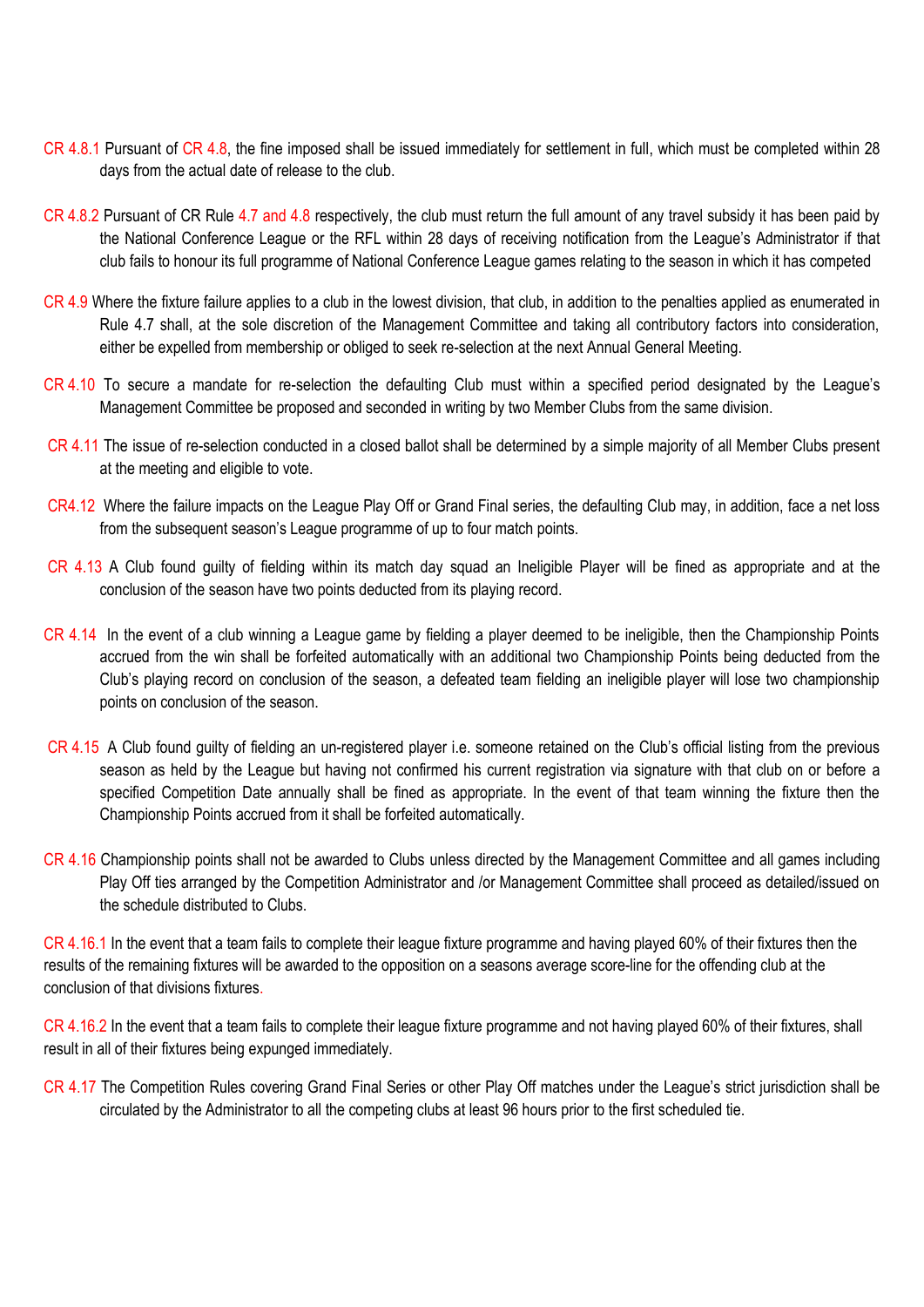CR 4.18 Clubs on reaching a Play Off phase shall, without deviation or local agreement to the contrary, comply with the Competition Rules governing such Play Off games as issued by the Administrator

# **CR 5.0 Appeals**

- CR 5.1 Every Club, Player, Official or other persons found guilty of misconduct shall have the right to appeal the decision of the League's Discipline Committee to an Independent Appeals Panel provided that, the Club, Player, Official or other persons made representations either personally, or by a representative or in writing at the original hearing.
- CR 5.2 Every Club, Player, Officials or other persons wishing to appeal against decisions by the Disciplinary Committee must do so in writing to the Competition Administrator for receipt within ten days from the decision date and include the appropriate appeal/administration fee.
- CR 5.2 Clubs must, in addition to applying Rule CR5.2 and for the purpose of consistency with procedure, notify the Competition Administrator whether, in giving formal notice of the appeal, such notice is based on the:
	- Finding of Guilt
	- Severity of Sentence Imposed.

# **CR 6.0 Playing – Ex Professionals**

- CR 6.1 A Professional Player is not allowed to register with the National Conference League until all contractual arrangements are completed or otherwise terminated by written mutual consent of both the player and Professional Club, full details of which must be confirmed in writing with this League at the time of registration.
- CR 6.2 A Contracted Professional is defined as a Player who has signed a contractual agreement and is on the register of a Professional club.
- CR 6.3Once two calendar years have elapsed from the confirmed date of a Player's registration with the National Conference League then the Players shall not count as an ex-professional.

### **CR 7.0 Registrations**

CR 7.1 All players must register annually to the Club they wish to play for using the RFL LeagueNet system. Clubs can monitor those players registering and re-registering to the Club. In the event that a Club does not wish to accept a registration then the Competition Administrator must be contacted.

CR 7.2 Any Player wishing to transfers must lodged with the Competition Administrator at least 24 hours prior to any player participating in a fixture. An agreed deadline date of the 31<sup>st</sup> August is fixed for the transfer or registration of Players - save for amateurs not registered for any club that season nor ex-professionals having been out of contract for twelve months and not having participated in games at any level of competition during the intervening period. Players are allowed to participate in the Professional Game on amateur terms only and shall not receive payment for playing in this League.

CR 7.3 A deadline date for the inward transfer of Community Game players having participated with another club during the season or otherwise players no longer tied to contractual arrangements with a professional club but seeking a return to the Community game if fixed for mid-night of 31st August annually.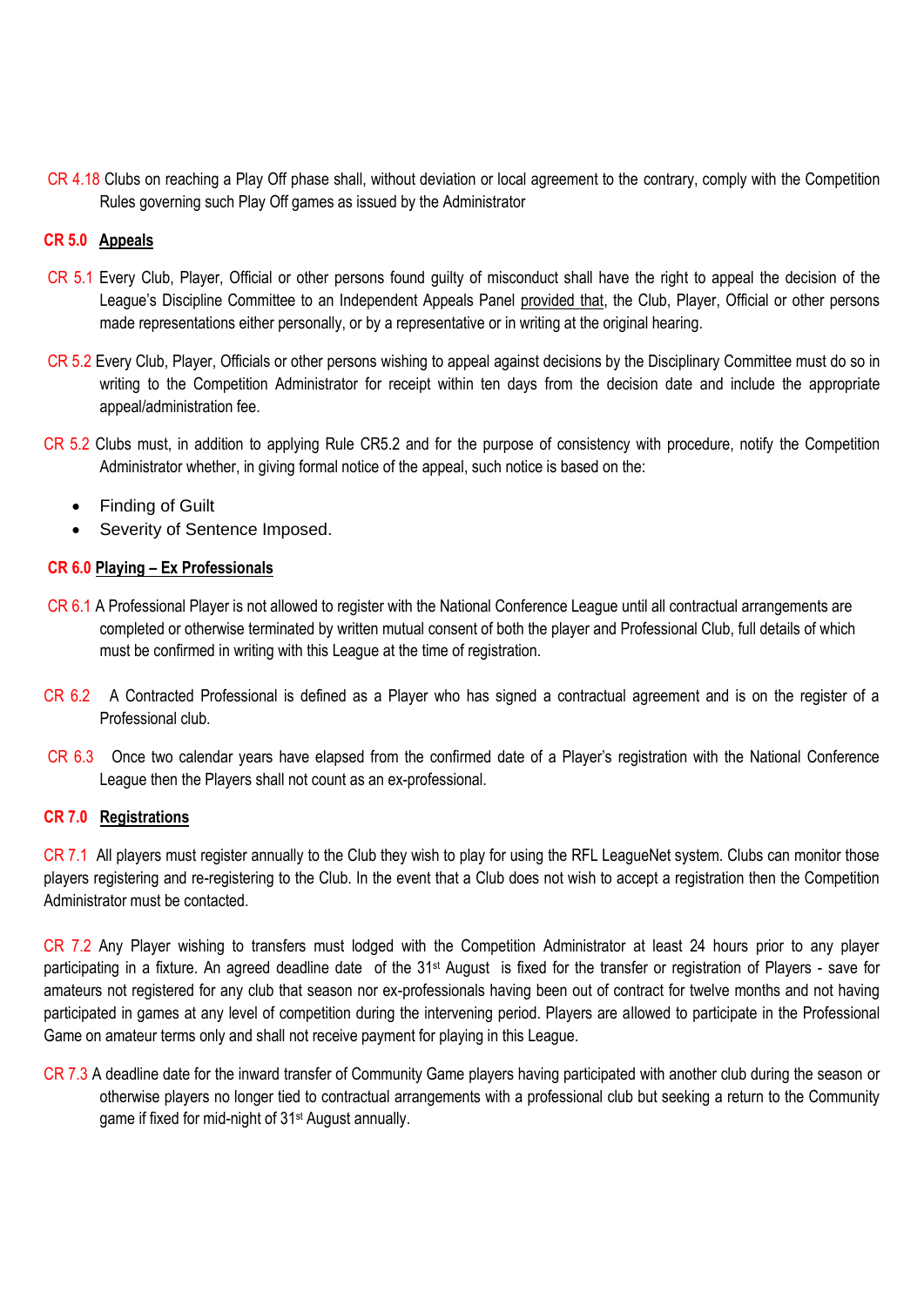- CR 7.4 The National Conference League shall, after the transfer deadline has lapsed, continue to accept from clubs the registration of new players to include those holding an existing dormant record i.e. having not previously played for another club during the current season.
- CR7.5 Players whose contractual arrangements with a Professional club during the current season have been terminated by mutual consent shall not after the 31st August annually be allowed to register in the National Conference League.

CR 7.6 For the avoidance of doubt regarding contractual arrangements of a player seeking a return to the National Conference League, clubs wishing to register them are, in the first instance obliged to seek in writing with the Competition Administrator confirmation of their current status. The details of all transactions must be notified to and approved/confirmed by the Competition Administrator not later than 12noon on the preceding Friday prior to these players participating in the NCL otherwise their eligibility for selection shall be deemed invalid.

CR 7.7 The failure of clubs to observe/comply with Rule 7.6 may lead to the taking of disciplinary action.

# **CR 8.0 Expenses**

- CR 8.1 The League's Management Committee will sanction the payment of legitimate expenses incurred by Players participating for their Club.
- CR 8.2 Clubs must at all times, make their accounts available for inspection by the League's Management Committee or, in any case, at the conclusion of each playing season. Any club refusing or failing to do so whatsoever may be expelled from the League or face the imposition of other disciplinary sanctions.
- CR 8.3 It shall be conditional upon the Player to give a written receipt in respect of all expenses claimed and paid, with his Club retaining a written record for production and inspection, if required, by the League's Management Committee.

#### **CR9.0 Substitutes**

CR 9.1 Each team may nominate a maximum of (4) four replacements whose names must be communicated to the Match Official prior to the game**.** Unlimited interchanges will be permitted from (17) seventeen named players. Substitutes will be sanctioned either by the Match Official alone or an official designated to oversee the interchange process.

#### **CR 10.0 Promotion/Relegation**

CR10.1 Promotion and relegation issues throughout the divisional structure will be determined annually by the League's Management Committee at the pre-season meeting with the bottom two teams in the lowest division being obliged to seek re-election.

# **CR 11.0 Local Cup Competitions**

CR 11.1 Clubs in membership of this League will be allowed to participate in their respective cup co competitions, however as a consequence of such games being arranged, fixtures falling under the auspices of the National Conference League will neither be suspended nor become subordinate as a result.

#### **CR 12.0 Representative Games**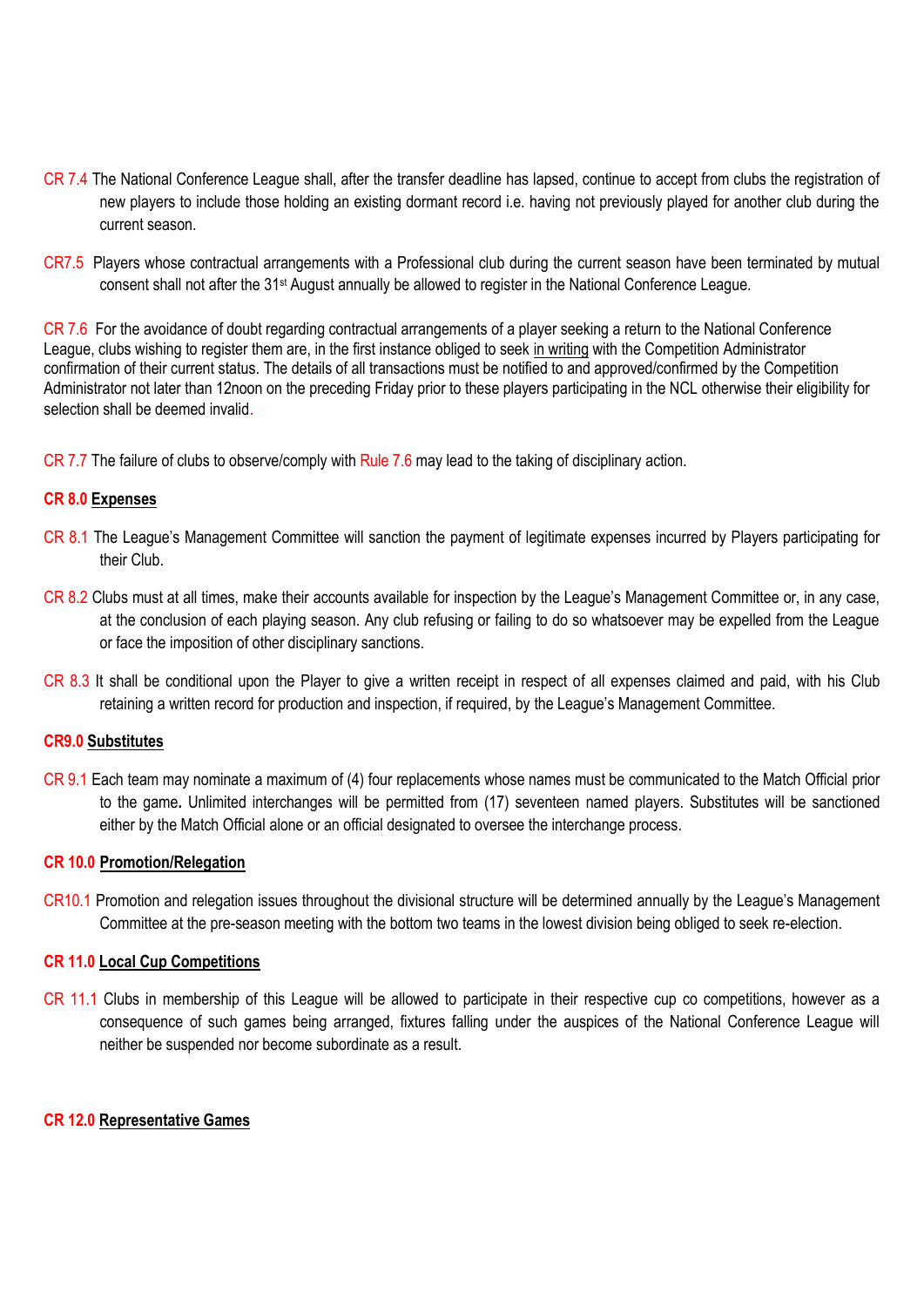CR 12.1 A Club obliged to fulfilling a National Conference fixture and having three or more players playing in a Representative Match, recognised by the National Conference League may seek a postponement. Such applications in writing for consideration by the Management Committee must be forwarded directly to the Competition Administrator for receipt within 72 hours of the fixture and copied to the Club's match day opponents.

# **CR13.0 Match Day Duties**

- CR13.1 In the event of a colour clash involving two competing clubs it is the responsibility of the visiting team to provide and wear a suitable alternative strip, to thereby enable the home team to maximise any shirt/sponsorship opportunity.
- CR13.2 Appoint from the recognised club structure:

 A **"Game Day Manager"** whose duties on match days shall incorporate and extend to, if needed, acting as touchline steward in support of the Match Officials whilst play is in progress. Match Officials should receive the same level of hospitality as the Visiting clubs. To avoid abuse or other unacceptable behaviour, Match Officials appointed by the RFL must be assisted to and from the dressing rooms, onto and off the field of play by a club official appointed to that role

- CR13.3 Clubs must confer with each other and the Match Official to reach agreement prior to the result being communicated.
- CR13.4 Clubs must within 15 minutes of the game's conclusion, enter their score onto the LeagueNet system.
- CR13.5 Premier Division Clubs must enter their full match details onto the LeagueNet system, no later than 2 hours after the conclusion of the match. The completed paper team sheet must also be sent to the Competition Administrator as per Appendix 2.1. An automated report will be sent to the designated press contacts.

CR 13.5.1 All other Clubs must submit their completed paper team sheets to the Competition Administrator. Full match details to the designated press contact no less than 2 hours after the conclusion of the match. In the case of evening matches such reports must be lodged with the Press Officer inside two hours of the final whistle having been blown by the Match Official. All clubs will be required to enter their match details onto the LeagueNet system within 48 hours on completion of the match.

CR13.6 Clubs in default on either count will be fined appropriately. The League's Management Committee may from time to time direct other requirements.

#### **CR14.0 Fixtures**

- CR14.1 The Competition Administrator is permitted to introduce any backlog of fixtures as deemed appropriate. In exceptional circumstances, fixtures may be brought forward.
- CR14.2 However, if that/those fixtures are not played on the scheduled date they will return to the original date(s) as programmed by the League.
- CR14.3 All scheduled games shall kick off at 2 30pm unless an alternative commencement time is given. In such circumstances, it is the sole responsibility of the Home Club to notify the appointed Match Officials.
- CR14.4 Visiting teams must arrive at the ground of their opponents at least thirty minutes prior to the scheduled kick off time. Any team responsible for a delayed start will be fined in respect of the period having elapsed from that originally scheduled to the revised kick off. Unscheduled delays for whatever reason must, on occurrence be communicated directly to the Competition Administrator by the Visiting team.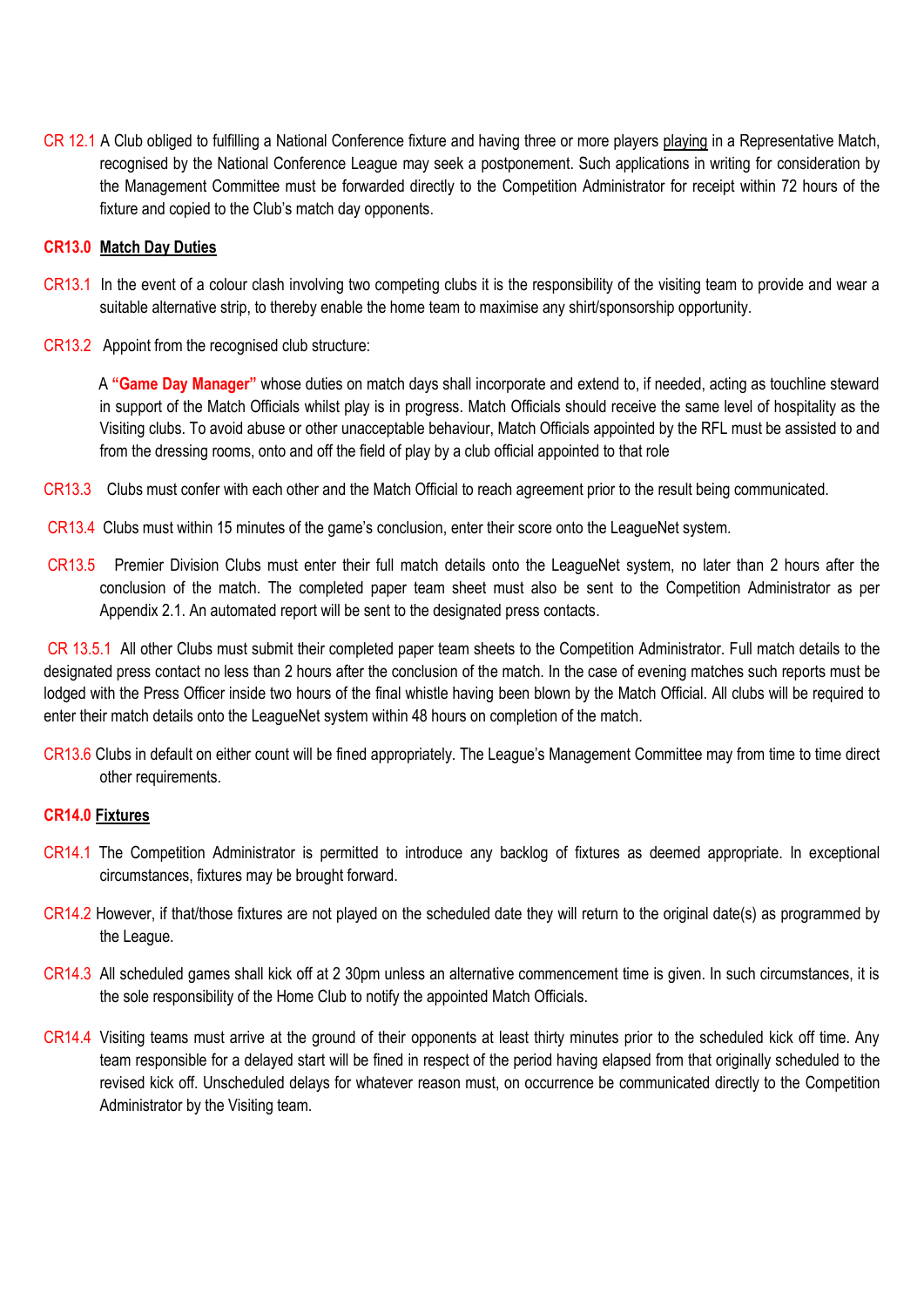# **CR 15.0 Grounds Unfit for Play**

- CR15.1 In the event of the Home Club suspecting that the ground will not be fit for play owing to frost or other cause, the Home club must immediately call a local Referee on the approved list recognised by the RFL to carry out a ground inspection. If the **l**ocal Referee states the ground is unfit for play and in his opinion there is no chance of it being so prior to the scheduled kick off then that decision must be communicated immediately to the Visiting club, appointed Match Official and Competition Administrator. At that point the match shall be deemed postponed and subject to re-arrangement either by the mutual consent of both Clubs or League at a later date.
- CR15.2 If having made such an inspection the local referee states there is doubt as to the fitness of the ground but not certain that at the scheduled kick off time it will remain unfit, then the Home Club must immediately advise the Visiting Club and Competition Administrator of the position. A further inspection by that local Referee or colleague connected with a Referee Society but holding no affiliation to the club shall be carried out prior to the Visiting team embarking upon their journey. The decision to play or otherwise shall be final. The Home Club shall on being advised by the local Referee that a match is postponed must immediately advise the Visiting team, appointed Match Official and Competition Administrator.
- CR15.3 In the event of a sudden or late deterioration in conditions with both teams present at the ground, then the appointed Match Official alone shall have the power to decide whether the game should be played or not. The competing teams shall not place the Match Official under any undue or adverse pressure in the making of his decision which shall be binding upon all parties.
- CR15.4 Unless it has received or been notified by telephone/text message of cancellation by the Home Club, as enumerated under Rule CR 15.1 and CR 15.2 then the Visiting team if having made the journey when the local Referee declares the pitch to be unplayable, shall be entitled to claim full travel expenses from the Home club.
- CR15.5 It shall be the duty of the Match Official appointed by the RFL to games under the auspices of the National Conference League to ensure that under these Rules and the Laws of the Game, grounds and pitches are fit for play. If a ground is not fit, however, and both teams by mutual agreement are happy for a game to take place then the Match Official may, to ensure play proceeds, order the making of such alterations as he thinks fit. A Match Official may as a statutory Duty of Care refuse to allow the staging of a match if he considers that the ground conditions may potentially compromise the safety and welfare of all players participating in that activity.
- CR15.5.1 In the event of no mutual agreement between both clubs, then the Match Official's decision to allow the game to proceed or otherwise shall be final**.**
- CR15.6 The League shall accept without question a decision of a Local Authority to order the closure of its facility which in any event over-rides the need for an inspection by a Match Official.
- CR15.7 If less than 65 minutes playing time has elapsed, the League's Management Committee may, at its sole discretion, order the game to be replayed on a subsequent occasion.

#### **CR16.0 Trophies**

CR16.1 Member Clubs winning trophies shall, within 28 days from the date of presentation by the League, and using a standard template provided for that purpose, give to the Competition Administrator a written guarantee for their safe and clean return, to the Administrator on or before 1st October each year. Costs arising from the cleaning or repair of trophies, no matter how caused, or replacement should such damage be deemed beyond repair, shall be levied upon the current cup holders.